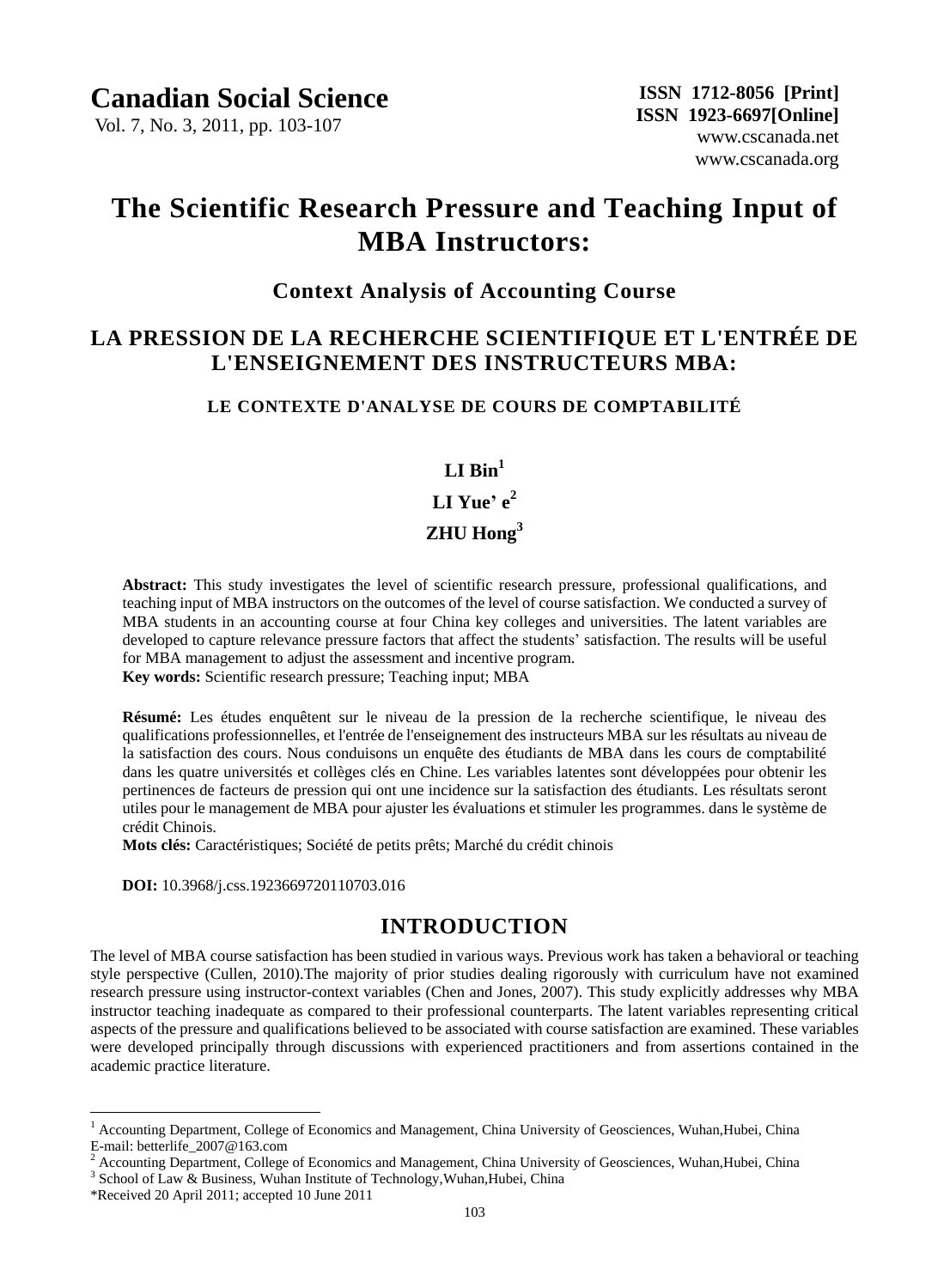The several latent variables include: (1) the level of scientific research pressure, (2) the level of professional qualifications, (3) the time of extracurricular guidance, (4) the time of preparing lessons. These latent variables are formed from questionnaire data collected from a random sample of 143 MBA instructors (usable responses) who working in key business school. The results indicate that, although all factors appear to be associated with the level of MBA course satisfaction, only one of the four factors, the level of scientific research pressure, is significantly related to dependent variable.

The remainder of this article is organized as follows: We begin with a discussion of the related literature, MBA education market, and Chinese academia background of MBA instructors faced. Next, we introduce our hypothesis and methodology; experimental research results are then discussed. Conclusions, limitation and implications are presented in the final section.

### **1. BACKGROUND**

There is an extensive literature on MBA course satisfaction and its relationships with a wide array of variables. The majority of research, however, does not rely on scientific research pressure of MBA instructors as the dependent variable. However, Datar and Garvin (2010) calls into question the previous research not considered faculty pressure effect. Moldoveanu (2008) and Harden (1999), too, found relationship between work pressure and teaching input of MBA instructors. They had examined major challenges facing faculty incentives programs and to argue that many business school field to effectively address these challenges. The findings of the survey was to " rebalancing their curricula to focus more on developing skills, capabilities, and techniques as well as cultivating values, attitudes, and beliefs." But they did not distinguish the affection of the scientific research pressure and the level of professional qualifications. The issues of scientific research pressure at the MBA instructors may be different than other scholars because they focus more on education market competition, are subject to the level of professional qualifications and reputation of academic. Whether lecturer or professor has different satisfaction at the same course is, as a practical matter, rarely at issue. Arguably, the pressing issue is not that they are differences more often, but why they do so. Consider, for example, examining whether professor have negative attitude to preparing lessons and extracurricular guidance at a greater input than lecturer counterparts.

Many theorists, for example, studied the relationships pressure (e.g., work and non-work pressure) and work efficient (for reviews and recent empirical assessments, see, e.g., Toon, 1998; Harden and Davis, 1999; Bennis, 2005). Pressure is now a recognized feature of contemporary academic life. That lower levels of professional qualifications are associated with higher levels of work and non-work pressure is evident from these data. Further, literature exists indicating that young scholars are more likely to be disadvantaged in applying for research project (for a review, see Mintzberg, 2004). Moldoveanu (2008) in a study of the future of the MBA market in EU reported that thinking creatively and innovatively was the soul in MBA course. However, the relevant research appears that do the organizational pressures faced by teachers influencing MBA students innovation behavior. One factor in the source of this tension was the balance of the scientific research pressure and teaching input of MBA teachers. Lower levels of scientific research pressure and professional qualification discrimination are associated with relieved teaching input. Differential rates of teaching input for the curriculum have been demonstrated; scientific research pressure may be one factor that is more influential for the different level of professional qualifications.

As we focus on MBA instructors in the key colleges and universities, compared to ordinary business education, MBA education is customer-oriented and marketing-oriented (John Nicholls, 1995). Such characteristics have a strong need for continuous minor improvements and additions to curriculum offerings, making course satisfaction very important within this context. Datar (2011) argue that MBA programs will have to reconsider their value proposition. Based on this concept, he calls for scholar's action across the business school field to explore effective curricular and programmatic responses as opportunities to innovate.

In recent years, competition for research project in China key colleges and universities has grown increasingly intense. This intense competition has resulted in considerable pressure being exerted on scholars to retain existing professional qualifications and develop higher ones. Academic research has long been known for its long hours and extensive work demands, especially during certain project application periods. Discussions with Chinese MBA instructors indicate that it is not uncommon for them to work 60 hour weeks. It often involves report writing, project competition, even constructing social relations. Such intensive work commitments are likely to exert considerable pressure on many scholars, especially those with more extensive non-work stress and force them to make difficult choices between teaching input and project seek. Furthermore, consolidating large key colleges and universities often leads to difficulties in rating professional qualifications and realigning hierarchies. The increased competition and professional risk associated with the scholars seem likely to be associated with a more tightly controlled work environment. Tighter compensation and benefits hierarchies are likely to make more pressure to seek professional qualifications by applying for national research foundation.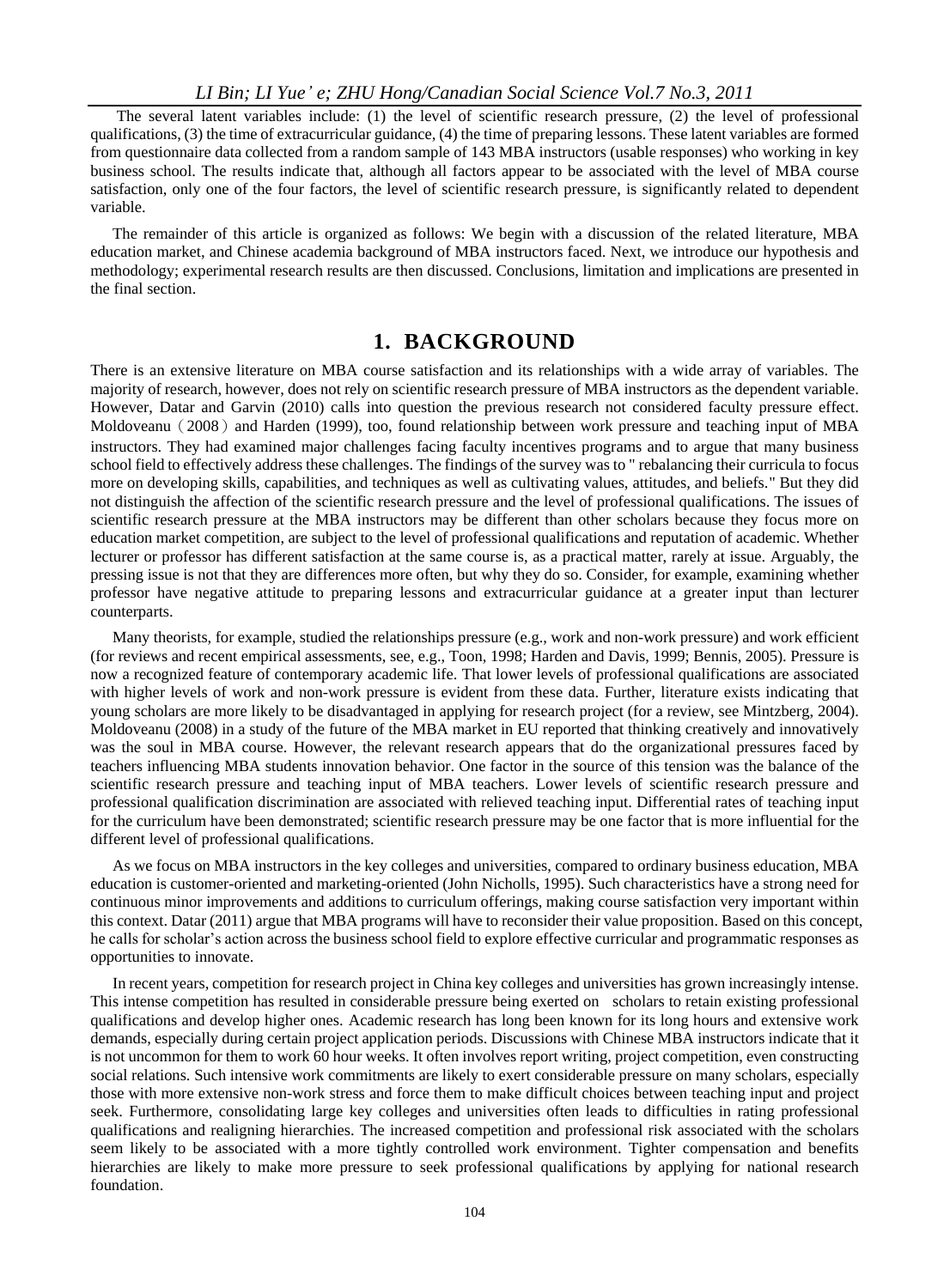# **2. HYPOTHESIS AND METHOD**

Consideration of the foregoing discussion leads directly to the following set of research hypothesis addressing how scholars might be differentially affected by the three latent variables discussed in the previous subsection:

Hypothesis 1: The time of preparing lessons is negatively affected by the level of scientific research pressure and the level of professional qualifications.

Hypothesis 2: The time of extracurricular guidance is negatively affected by the level of scientific research pressure and the level of professional qualifications.

Hypothesis 3: The level of course satisfaction is positively affected by the time of extracurricular guidance and the time of preparing lessons.

If MBA instructors are differentially affected by the foregoing concerns, then the level of course satisfaction might be substantively different from that of their academic counterparts.

A large range of curriculums may be classified as core curriculum, including Accounting, Marketing, Strategic management, Management information system, Production and operations management, etc. Accounting has been taken from the numerous core curriculums for [maintenance](javascript:showjdsw() of research comparability, and its course satisfaction has been studied. In the past years, most studies on the course satisfaction have developed the spot investigation tools for the purposes such as the assessment of teachers' impact on study efficiency or stimulating innovation. Since the information on above latent variables was not readily available, the sources conducted spot investigation and personal interviews to collect the data. The sample consists of 351 MBA instructors who teaching Accounting course in the China key colleges and universities. A correspondence sample of 351 MBA [students](javascript:showjdsw() was taken from these [commercial colleges](javascript:showjdsw() who under the guidance of their MBA instructors. The questionnaires were anonymous to encourage an acceptable rate of return and to ensure integrity of the responses due to the sensitive nature of the teachers and students relationship. Total returns of 232 questionnaires resulted in a response rate of approximately sixty-six percent and 143 usable responses (63 female and 80 male MBA instructors' responses).

The effects of scientific research pressure were studied in an experiment using 143 MBA instructors of usable responses, 351 MBA [students](javascript:showjdsw() questionnaires were used to gather course satisfaction statistics. A number of methods were employed to accurately identify the subjects as either pressure or input factor. Participants were asked their assessment about scientific research pressure, teaching input, and course satisfaction. A survey instrument was developed in which the interviewees were asked to rate the scientific research pressure factor on a scale of  $1 =$  lowest to  $5=$  highest. The survey instrument also contained questions relating to general background information on the respondents such as age, professional background, length of service in [commercial colleges](javascript:showjdsw(), etc. The survey instrument was examined by the professionals for accuracy and correctness of definition for understanding. Any ambiguities were eliminated prior to proceeding with the main survey. Only participants who can clearly evaluate their judgments were used in this study. Anyone who can't describe the feeling was not included. Information relating to the level of professional qualifications of scholars has been corroborated by survey. There are five possible numbers for professional qualyfications (divided into: Teaching assistant, Lecturer, Associate Professor, Professor, PhD supervisor), the level of course satisfaction, the time of extracurricular guidance, and the time of preparing lessons. Upper limit is from statistics, there is no respondent offered above the five [momentous](http://dict.cnki.net/dict_result.aspx?searchword=%e9%87%8d%e5%a4%a7%e7%9a%84&tjType=sentence&style=&t=momentous) statistics on contemporareity.

# **3. RESULTS AND IMPLICATIONS**

The descriptive statistics relating to the variables (unstandardized values) are presented in Tables 1 and 2. A t-test is performed to test for gender differences on the overall scientific research pressure measure. There is statistically significant difference between male and female teachers on this measure.

| Variables                                 | Mean           |              | <b>Standard deviation</b> |              | Range         |
|-------------------------------------------|----------------|--------------|---------------------------|--------------|---------------|
|                                           | <b>Females</b> | <b>Males</b> | <b>Females</b>            | <b>Males</b> |               |
| The level of scientific research pressure | 4.39           | 7.82         | 0.97                      | 2.47         | $1.00 - 5.00$ |
| The level of professional qualifications  | 2.61           | 3.42         | 0.15                      | 1.06         | $1.00 - 5.00$ |
| The time of preparing lessons             | 4.06           | 3.73         | 1.02                      | 1.41         | 1.00-5.00     |
| The time of extracurricular guidance      | 2.27           | 3.13         | 0.55                      | 0.64         | 1.00-5.00     |
| The level of course satisfaction          | 2.98           | 3.32         | 0.47                      | 1.15         | 1.00-5.00     |

|  |  |  | Table 1: Descriptive Statistics (unstandardized) |
|--|--|--|--------------------------------------------------|
|--|--|--|--------------------------------------------------|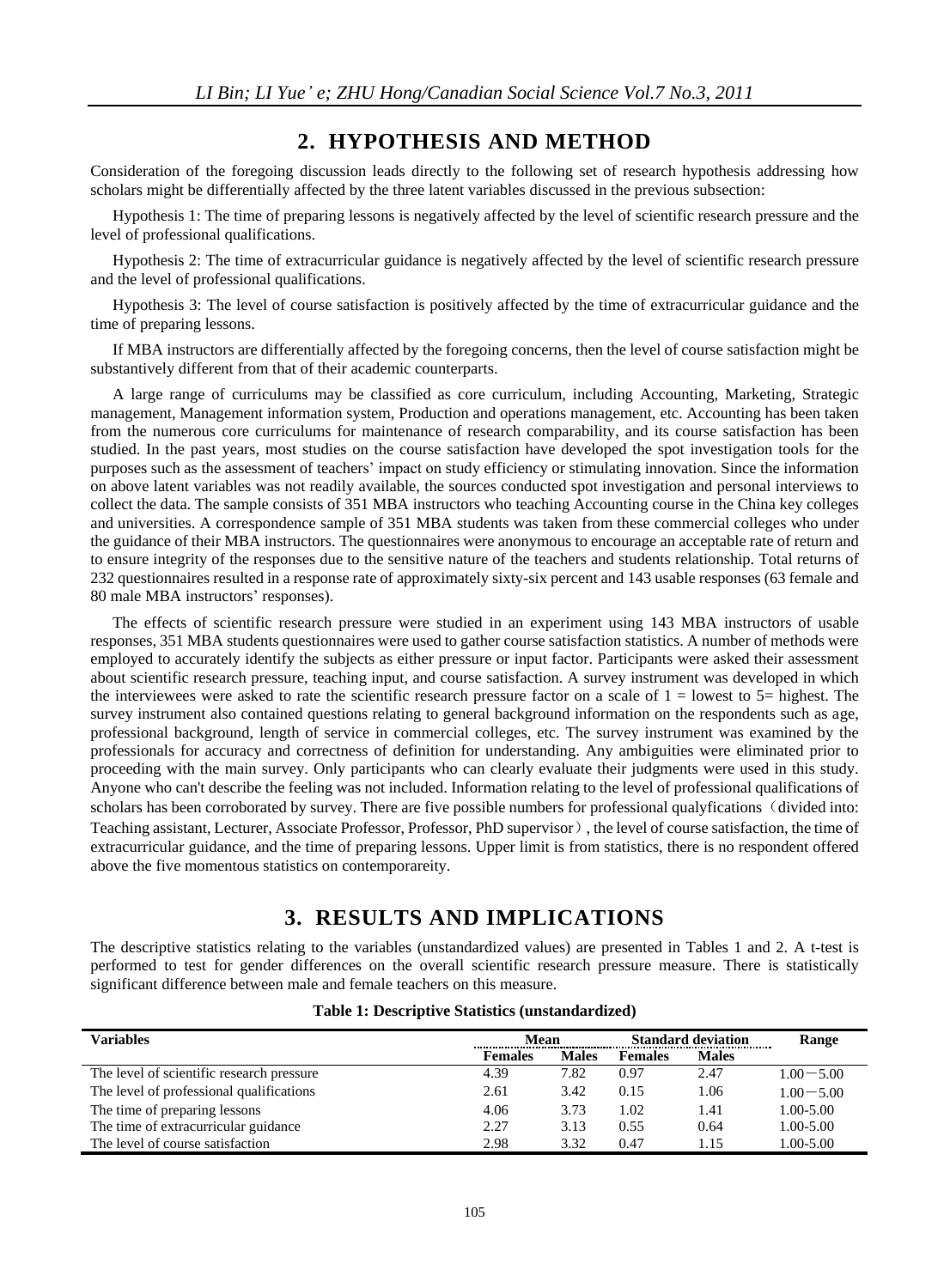| <b>Table 2: Correlation Analysis of the Variables</b> |       |            |            |            |            |  |  |
|-------------------------------------------------------|-------|------------|------------|------------|------------|--|--|
| Variables                                             |       |            |            |            |            |  |  |
| 1. The level of scientific research pressure          | .0000 | $-0.3219*$ | $-0.4180*$ | 0.1024     | $-0.4578*$ |  |  |
| 2. The level of professional qualifications           |       | 1.0000     | $-0.5210*$ | $-0.4611*$ | $0.3081*$  |  |  |
| 3. The time of preparing lessons                      |       |            | 1.0000     | 0.0143     | $0.3201*$  |  |  |
| 4. The time of extracurricular guidance               |       |            |            | 1.0000     | $0.4518*$  |  |  |
| 5. The level of course satisfaction                   |       |            |            |            | 1.0000     |  |  |

Note: \*p < 0.0100.

The independent variables in the regression models have been evaluated for multicollinearity by the computation of variance inflation factors. As shown in Tables 3, 4 and 5, the variance inflation factors of the independent variables in each model are found to be less than 10, thereby indicating that multicollinearity is not a problem (Neter et al., 1985).With the exception of the standardized overall scientific research pressure score, which has been computer scored by the investigation, the raw scores of the other variables in the research model are standardized to facilitate comparison of their respective predictive powers. The unstandardized results of the test of hypotheses are presented in Tables 3, 4 and 5. The standardized coefficients are also reported in the respective tables.

| Table 3: Multiple Regression Analysis Results for the Time of Preparing Lessons |  |  |  |  |  |  |
|---------------------------------------------------------------------------------|--|--|--|--|--|--|
|---------------------------------------------------------------------------------|--|--|--|--|--|--|

| Variables                                             | Coefficient* | <b>Standard error</b> | t-value | Pr >  T  | VIF    |
|-------------------------------------------------------|--------------|-----------------------|---------|----------|--------|
| Intercept                                             | 0.6215       | 1.2023                | 0.44    | 0.5103   | 0.0000 |
|                                                       | (2.4923)     |                       |         |          |        |
| The level of scientific                               | $-0.7031$    | 0.1094                | $-3.10$ | < 0.0001 | 1.0185 |
| research pressure                                     | $(-0.6390)$  |                       |         |          |        |
| The level of professional                             | $-0.0292$    | 0.0533                | $-2.04$ | 0.0005   | 1.1050 |
| qualifications                                        | $(-0.0213)$  |                       |         |          |        |
| F value = $23.47$ at p<0.0001<br>$R$ -square = 0.4807 |              |                       |         |          |        |

\*Standardized coefficients are in parentheses.

Support for Hypothesis 1 can be seen from the results in Table 3 (R-square =  $0.4807$  F value =  $23.47$  at p $< 0.0001$ ). This hypothesis are supported by the statistically significant results (at  $p<0.0001$  and  $p<0.0005$  respectively) for the level of scientific research pressure and level of professional qualyfications. The results of the tests are not surprising considering the importance placed by the MBA instructors on the different MBA instructors and qualifications level when pre-class teaching plan are prepared.

|  | Table 4: Multiple Regression Analysis Aesults for the Time of Extracurricular Guidance |  |
|--|----------------------------------------------------------------------------------------|--|
|--|----------------------------------------------------------------------------------------|--|

| <b>Variables</b>                                      | Coefficient* | <b>Standard error</b> | t-value | Pr >  T  | <b>VIF</b> |  |  |
|-------------------------------------------------------|--------------|-----------------------|---------|----------|------------|--|--|
| Intercept                                             | 1.3165       | 0.9360                | $-0.64$ | 0.0004   | 0.0000     |  |  |
|                                                       | (2.5438)     |                       |         |          |            |  |  |
| The level of scientific                               | $-0.6514$    | 0.1315                | $-3.60$ | 0.0002   | 1.2374     |  |  |
| research pressure                                     | $(-0.3016)$  |                       |         |          |            |  |  |
| The level of professional                             | 0.1327       | 0.0432                | 1.58    | 0.1115   | 1.2301     |  |  |
| qualifications                                        | $(-0.0601)$  |                       |         |          |            |  |  |
| The time of preparing lessons                         | 0.0573       | 0.0582                | 4.76    | < 0.0001 | 1.8014     |  |  |
|                                                       | $(-0.0128)$  |                       |         |          |            |  |  |
| $R$ -square = 0.7416<br>F value = $55.98$ at p<0.0001 |              |                       |         |          |            |  |  |

\*Standardized coefficients are in parentheses.

Support for Hypothesis 2 is shown in the results in Table 4 (R-square  $= 0.7416$  F value  $= 55.98$  at p<0.0001). The statistically significant results for the variables of scientific research pressure (t-value  $=$  -3.60 and  $p = 0.0002$ ) and the time of preparing lessons (t-value  $= 4.76$  and  $p < 0.0001$ ) provide support for hypot hesis respectively.

| Table 5: Multiple Regression Analysis Results for the Level of Course Satisfaction |  |  |
|------------------------------------------------------------------------------------|--|--|
|------------------------------------------------------------------------------------|--|--|

| Tubic of mumple inequalitation mumples incomes for the liever of course summemon |              |                       |         |          |        |  |  |
|----------------------------------------------------------------------------------|--------------|-----------------------|---------|----------|--------|--|--|
| <b>Variables</b>                                                                 | Coefficient* | <b>Standard error</b> | t-value | Pr >  T  | VIF    |  |  |
| Intercept                                                                        | $-0.1345$    | 0.0215                | $-0.54$ | < 0.0001 | 0.0000 |  |  |
|                                                                                  | $(-0.2144)$  |                       |         |          |        |  |  |
| The level of scientific                                                          | $-0.7547$    | 0.0608                | $-1.56$ | 0.1473   | 1.7156 |  |  |
| research pressure                                                                | $(-0.7015)$  |                       |         |          |        |  |  |
| The level of professional                                                        | $-0.1438$    | 0.1037                | $-0.21$ | 0.7351   | 1.4213 |  |  |
| qualifications                                                                   | $(-0.1512)$  |                       |         |          |        |  |  |
| The time of preparing lessons                                                    | 0.4744       | 0.1380                | 2.54    | 0.0121   | 4.5003 |  |  |
|                                                                                  | (0.4802)     |                       |         |          |        |  |  |
| The time of extracurricular guidance                                             | 0.4010       | 0.0762                | 3.05    | < 0.0001 | 3.2515 |  |  |
|                                                                                  | (0.3262)     |                       |         |          |        |  |  |
| F value = $50.86$ at p<0.0001<br>R-square $= 0.7677$                             |              |                       |         |          |        |  |  |

\*Standardized coefficients are in parentheses.